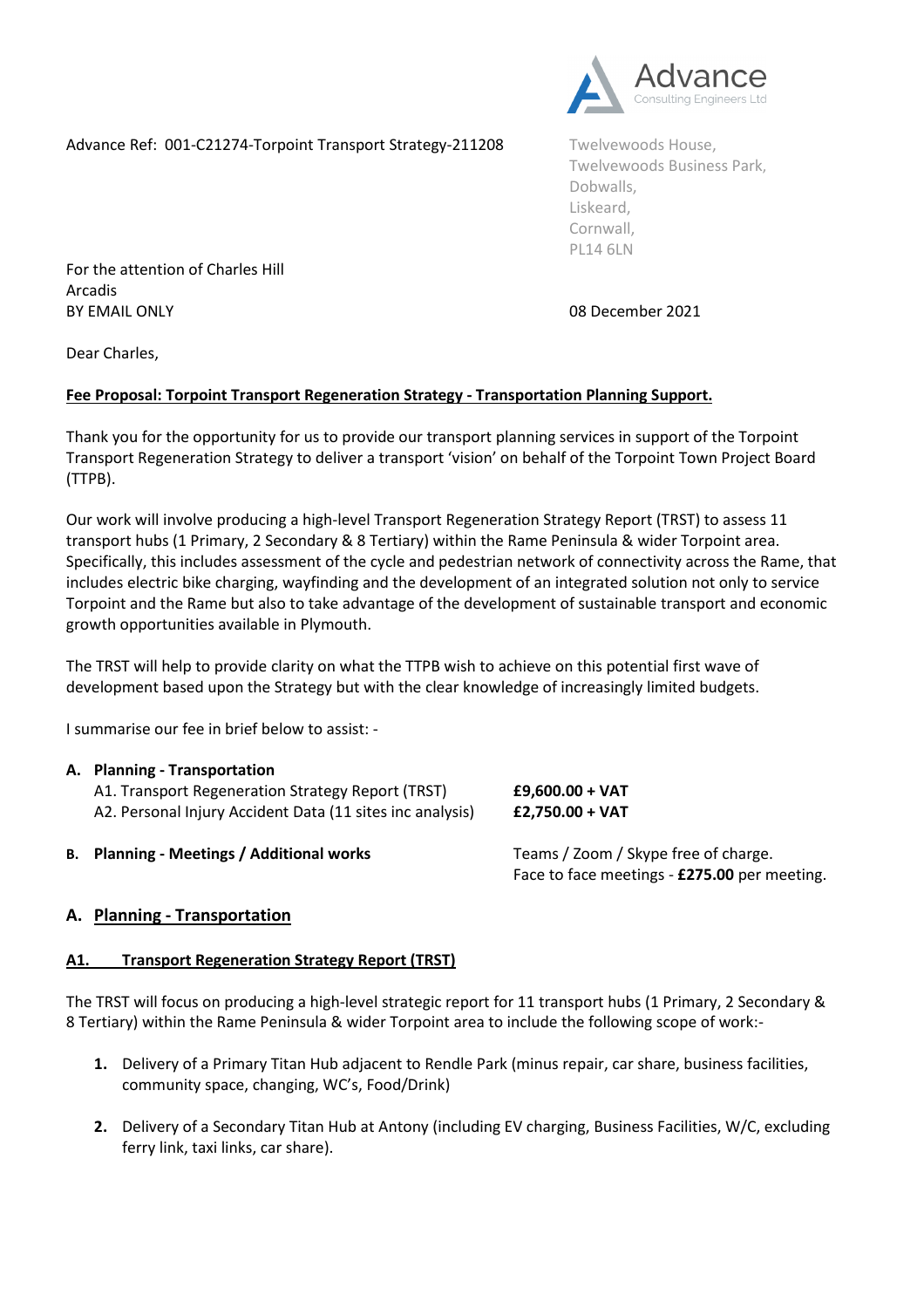

- **3.** Delivery of a Secondary Titan Hub at the top of Antony Hill Tregantle Car Park (Rame) (including EV Charging, excluding Ferry links, business facilities, community space changing facilities, WC's)
- **4.** Delivery of a Tertiary Titan Hubs at the following locations:-
	- 4.1. End of Town, (including waiting and wi-fi)
	- 4.2. Defiance Field (including waiting and wi-fi)
	- 4.3. School Gym, (including waiting and wi-fi)
	- 4.4. Café at Antony Estate (including waiting and wi-fi)
	- 4.5. Wilcove, (including waiting and wi-fi)
	- 4.6. Wacker Quay, (including waiting and wi-fi)
	- 4.7. Trevol Industrial Estate (including waiting and wi-fi)
	- 4.8. Torpoint Football Club (including waiting and wi-fi)

Each transport hub (11 total) above will be assessed specifically with the following sub-categories:

- Cycling Environment Review Survey (Cycle Accessibility Audit).
- Land Ownership Records & Plans (to include Highways Maintainable at Public Expense (HMPE)).
- Existing Public Rights of Way.
- Emerging specifications, contract and plans for Plymouth Active Travel Network Tender.
- Personal Injury Accident Records. (See item B1)
- Draft Memorandum of Understanding/Wayleave agreements for access to third party land.
- Alternative route suggestions where cycle link might be deemed unsafe.
- **5.** Finally, the transport hubs identified in points 1 to 4 will be pulled together to identify the simplest and safest cycle routes to connect the Hubs together. This will be undertaken using our cutting-edge Geographical Information System (GIS) software to produce high-definition plans demonstrating clear alignments of the proposed cycle routes together with any General Arrangement Plans required.

Our fee to produce the TRST to include the above scope is **£9,600.00 + VAT and is inclusive of any site visits required including mileage expenses**. The fee is broken down as per the following hourly rates:-

- $\bullet$  30hrs x Director (£90/hr) = £2,700.00
- 60hrs x Senior Transport Planner (£60/hr) = £3,600.00
- 60hrs x Transport Planner (£55/hr) = £3,300.00

## **B1. Personal Injury Accident Records (PIA)**

In order to understand the safety record of the local highway network it will be necessary to order PIA data for each of the 11 site locations and to undertake in depth analysis of each site to determine whether any mitigation is required to improve highway safety or whether many accidents are attributable to driver error.

Our fee to undertake this and to feed into the overall TRST report will be **£2,750.00 + VAT**.

# **B. Planning - Meetings / Additional Works**

We will include Teams / Zoom / Skype meetings free of charge within our lump sum fees above.

Face to face meetings will be charged at a flat rate of **£275.00 + VAT** per person per meeting.